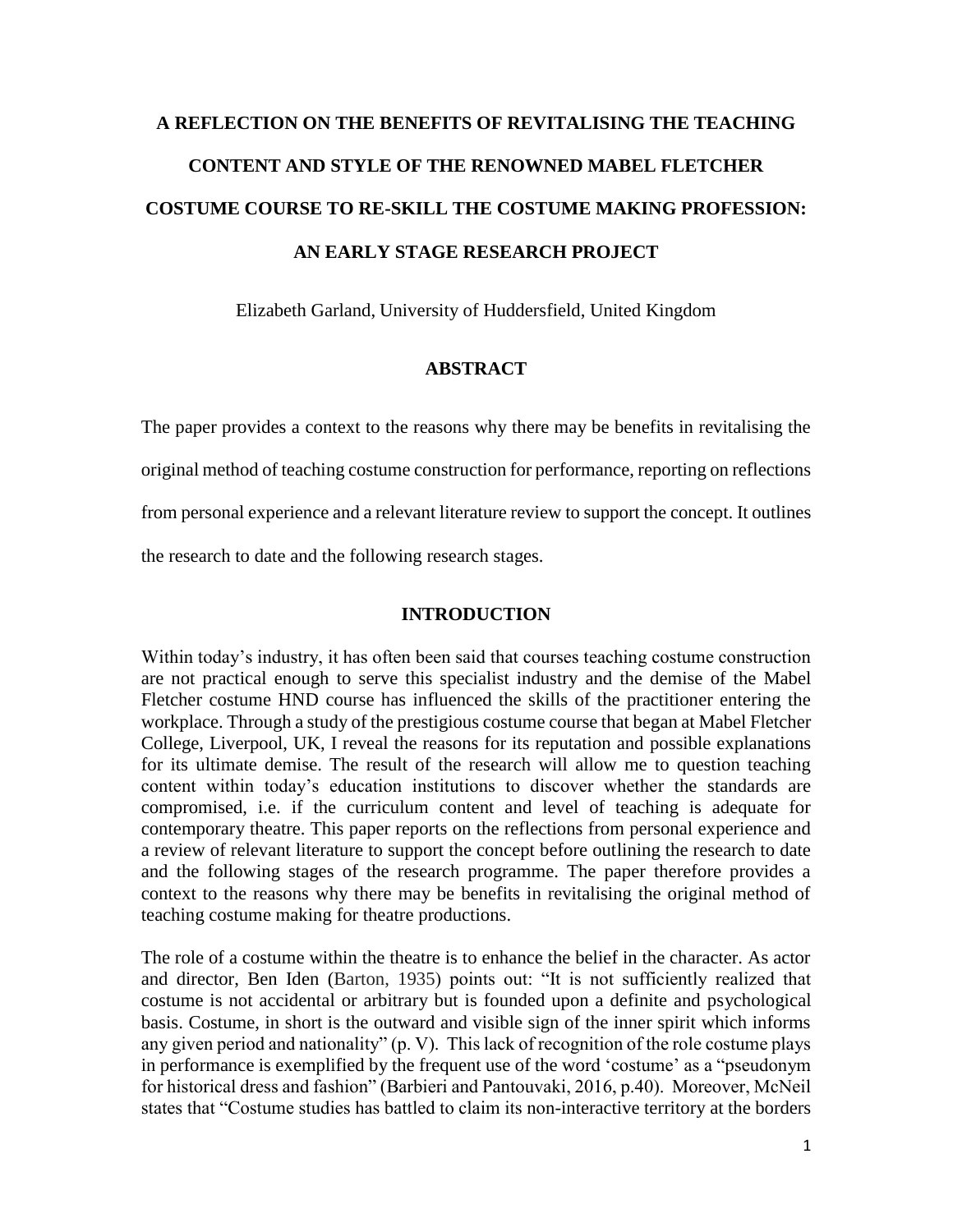of fashion, where it is often conflated with historical dress or fancy dress" (cited in Osmond, 2016, p. 115). Despite these other connotations, this study concerns costume in the sense of garments produced for performance, specifically those worn for theatre productions. The job of the costume maker is to provide a costume fit for performance. The making of costumes must achieve its aims and objectives as an end product i.e. fit, cost, reflection of the design in relation to the figure of the performer, durability for the run of the show. As Ingham (1980) points out: "a good stage costume is designed, planned, and built for beauty, strength, and utility and no single aspect is more important than another" (p166). Most costumes are one off unique garments, produced in a limited space of time. They are the translation of a given design, made to the performer's individual body shape. In the UK theatre industry, designers and makers are a separate profession and for most stage productions, designers design both set and costume.

Experienced makers have a vast range of skills from historic corsetry and tailoring to contoured garments in contemporary fabrics, abstract animals and tutus. Every show brings about its own challenges and new experiences with many experiments of techniques and with different fabrics. As well as good sewing skills, costume makers need the ability to calculate the complex engineering of historical silhouettes and futuristic designs. Much of the skill of a practised costume cutter and maker is developed though experience and experimentation. For many years Mabel Fletchers Costume Construction course in Liverpool was considered by many to be the premier training Institute for developing the talents of high quality costume makers. To this day alumni refer to their training at 'Mabels' regardless of the fact that for many of its ex-students the establishment had been taken over by 'City College' by the time they commenced their training. Providing an optional for a preliminary foundation style course, students initially studied for two or three years, until 1992 when, in a bid to progress the course into a degree, all students were required to study for a full three years. The course was started by costume practitioner David Harvey Jones whose legacy was to produce a course that developed intensive training in all aspects of performance costume construction. Students were presented with a design to interpret and make to the measurements of a model, unlike other courses in which time was spent on developing design skills. Although equipment was basic, the tutors were highly skilled professionals from the industry who understood its requirements and techniques. Students worked on construction skills within the college all day, five days a week and were taught in groups of around fifteen. A placement of around four weeks was arranged by the college and gave the students quality industry experience and contacts.

As a lecturer in costume construction I frequently liaise with wardrobe departments around the country. Industry professionals often complain that there is a desperate skills shortage and that the industry is struggling to find staff with enough basic knowledge to enter the profession as an assistant without extra in-house training and instruction. Although there are now far more educational establishments offering costume training, most are degree level courses that incorporate design and academic skills as a major part of the course. Attainment at this academic level and the restrictions on the teaching within a university establishment mean that the practical aspects of the course are limited. Teaching practical subjects is expensive, it is far more economical to teach 100 students in a lecture theatre than to demonstrate to a small group in a workshop. The staff to student ratio is far higher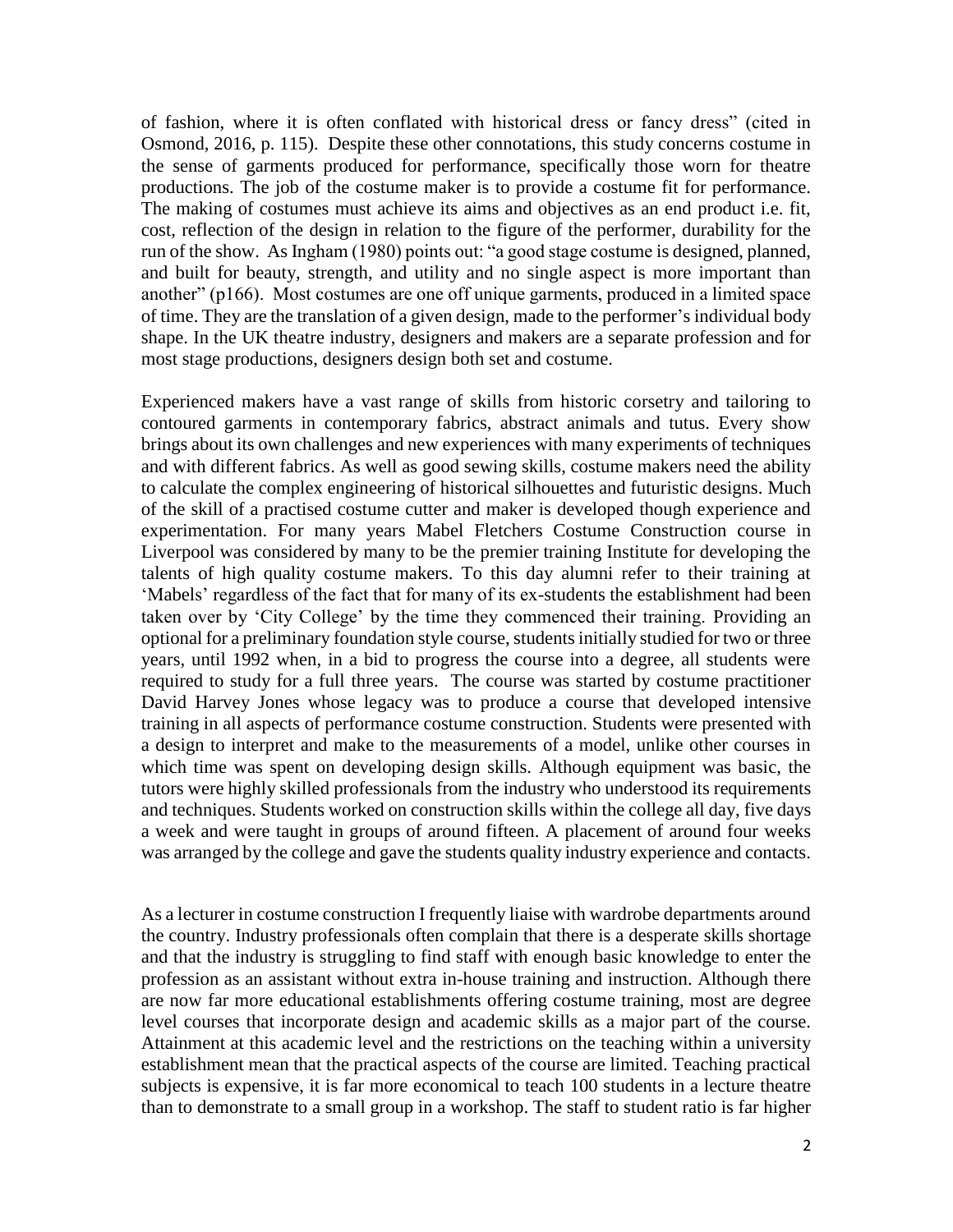than in the Mabel Fletchers days which greatly affects the content as well as the contact time with students. As one lecturer pointed out, she now teaches pattern drafting as opposed to cutting on the stand as it is more feasible for the classes of up to 60 students that she is required to teach. It can be argued that students on today's courses are offered a far rounder educational experience, and unlike the qualification gained at Mabel Fletcher's, students attain a degree level of transferrable skills that open up a vast range of career opportunities outside of the costume profession. With limited theatre salaries and the cost of courses now levied on the student in the UK, the degree status providing the ability to progress into other more lucrative career paths, has a greater attraction than ever before.

# **Aim**

The aim of this paper is to highlight the critical questions relating to the training of techniques used in costume construction and context and to detail the research to date and planned future research.

# **A BACKGROUND OF COSTUME CONSTRUCTION**

In her manifesto *In Defence of Craft*, Monks (2014) points out that:

The work of designing, making and wearing costume that goes on backstage in the rehearsal room, the wardrobe and the dressing room, remains mysterious, often unacknowledged, and given far less status by critics and scholars that the work of actors, writers, directors and sometimes scenographers on stage (p175).

Part of this lack of visibility is, she argues because "Costumes don't tend to be produced by authors… No, costumes tend to be produced by craft-workers: skilful and collective groups, not singular virtuosi. And as such they are often lost from sight to scholarship" (Monks, 2014, p. 175-176). This is backed up by Isaac (2017) who found research into historical theatre costume challenging as 'Dialogues between designers, makers, wearers and, indeed, directors (or their historical equivalents) are rarely documented, with the result that the careers and lives of costume makers represents a notable absence from existing research within theatre history,' (Isaac 2017, p.122). To this end, this section starts with an exposition of the roles and relationships in a theatre wardrobe department, followed by a review of the key debates on standards and authenticity in stage costume construction.

As Pollatsek (2012, p5) points out, "Theatre design is a uniquely collaborative art, and the artisans who implement the design are an important part of the process, through their creative problem solving and the nuances they add visually". Most British rep theatres have a production wardrobe department, whose job it is to create costumes for each show. A typical basic wardrobe department will consist of a head of wardrobe (sometimes also the supervisor), a cutter, a wardrobe assistant and a costume maintenance assistant. Dressers, who help actors put on complex costumes and undertake quick changes during the running of the show, will be brought in for shows as required. Most designers are freelance, working for different theatres around the country. They will work with the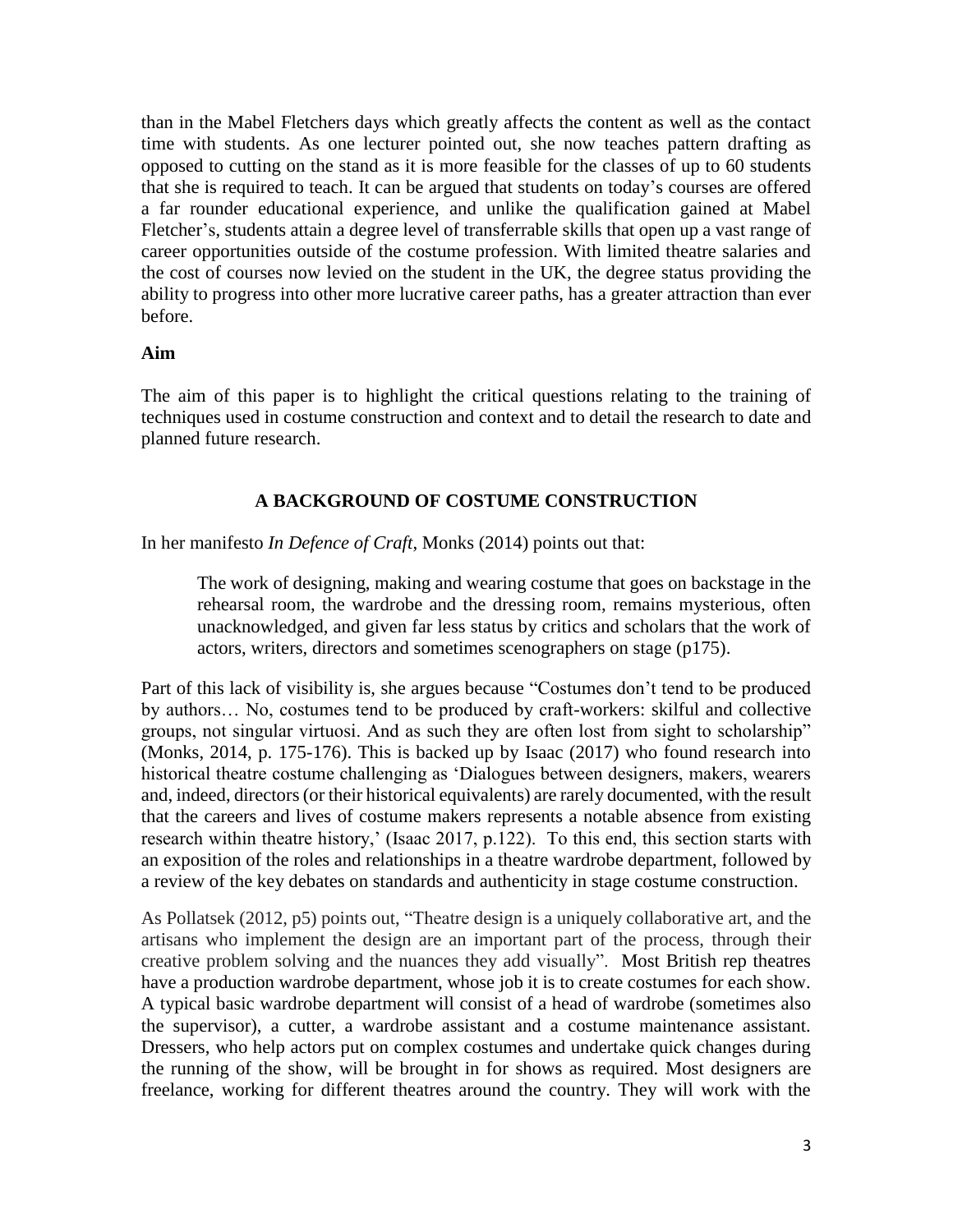director in developing the concept for the production and produce designs accordingly. Meeting with the costume supervisor prior to the start of the make period they will talk through design ideas and decide what is to be made, used from stock or hired. The Supervisor can then start to put together what is historically known as the 'Costume bible.'

The making of costumes, or 'make period,' generally coincides with the start of rehearsals. This is usually the first time that the wardrobe team can meet the performers and take measurements. Time allowing, the designer will shop for the fabrics, haberdashery and accessories with the supervisor. Meanwhile the cutter will interpret the design silhouette to produce pattern pieces to create the costume to the performer's measurements. Patterns are cut either on the stand (tailors dummy) or by drafting out on paper. The wardrobe assistant will sew together costumes ready of the first fitting. As renowned costume cutter and maker, Jean Hunnisett (1988) points out: "I always use an assistant who will be involved in making costume, as this not only gives them a sense of identity with the artist but also provides them with experience of watching a fitter work." (p8). Hunnisett considers it important to have a connection between the maker and the performer (artist).

As fabrics arrive more costumes will be cut and made up and gradually each costume will be fitted on the performer by the cutter. These fittings usually have both the designer and supervisor present so that they can discuss the interpretation of the design on the body and any accessories required. Any alterations required will be pinned in place, to be marked up on return to the workroom. The costume will be passed on to the costume maker for completion, or in some instances ready for a second fitting. When all the garments have been cut and fitted, the cutter will help the rest of the workroom in finishing off the costumes. Some costumes may then be broken down to add a back story or enhance its personality.

A usual make period is around five weeks, ending in what is known as 'Tech week.' Tech week is a time when the show is slowly run through from beginning to end so that all the technical elements of the production can be plotted and are tested together e.g. set, lights and costume. During these rehearsals, quick changes are organised and trialled and performers become aware of the physical capabilities within the costume. The supervisor and designer make notes of any costume modifications required. Notes and costumes are sent back to the workroom, so the staff can carry out these alterations. This is also a time when designer and director may decide to cut a costume from the show (remove it) or decide extra costumes are required. This can be due to extra characters being added or scenes being removed.

Tech week ends with a full-dress rehearsal. The aim being to do a complete run of the show from start to finish in real time. If needs be a dress rehearsal is stopped to correct any issues. Following the dress rehearsal, costumes are either returned to dressing rooms in readiness for the next show or returned to the wardrobe department for alterations and maintenance. The timings of shows in rep theatre often means the wardrobe department will be working on more than one show at any one given time. It is common for freelance supervisors, cutters and makers to be brought into the workroom to cover the busy periods but only a skeleton staff will remain during the summer when many theatres 'go dark' (stop producing shows for the summer).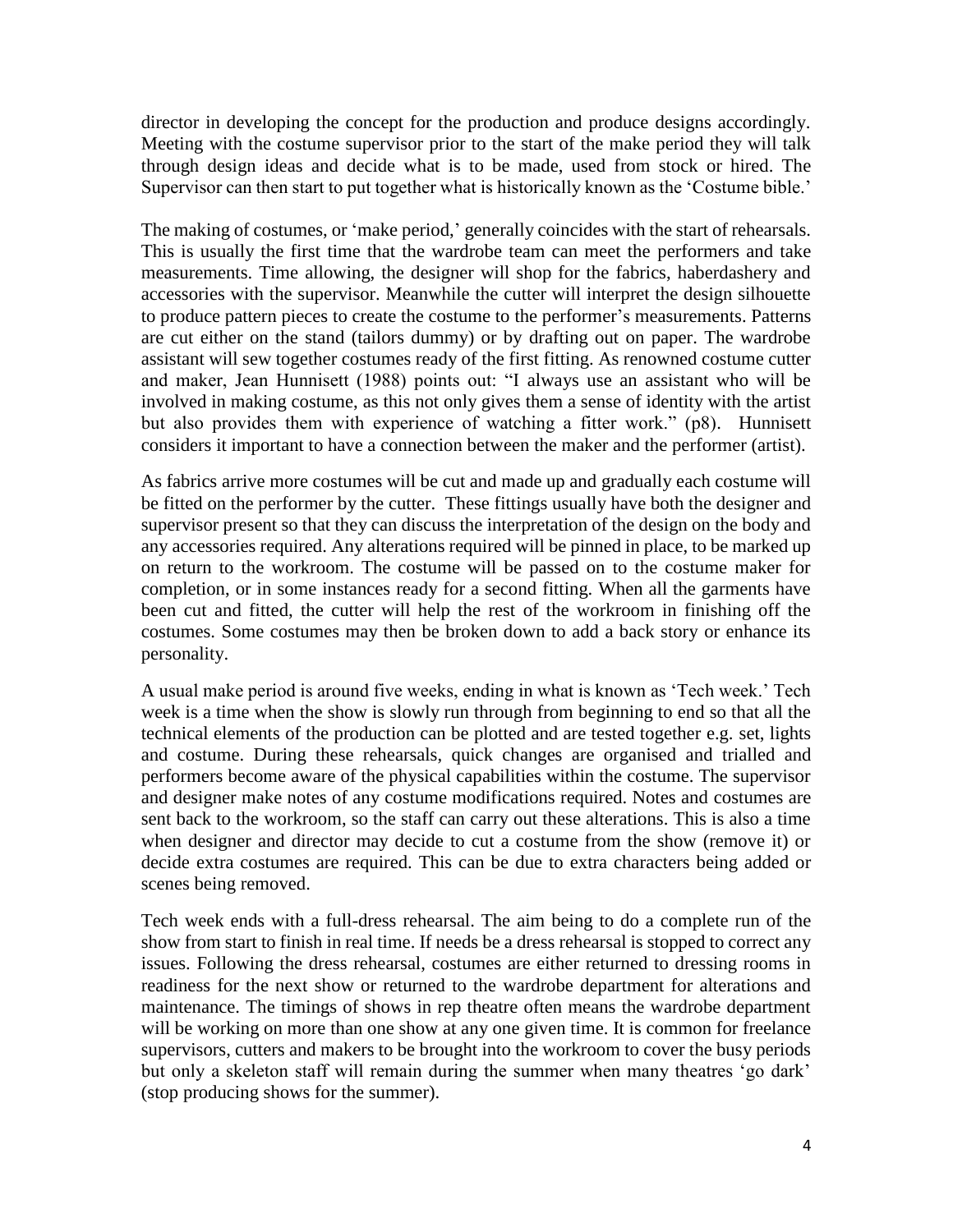With the movement of freelance workers around the various producing houses, a costume maker's reputation will travel around the country. Many makers become known for expertise in specific areas e.g. Tutus, tailoring, prop costume. Supervisors will allocate costumes to makers depending on their ability. The cutter can greatly affect the translation of a character, through the styling of a design into a garment on the performer's body. In reflection of their training experience and talent there are many ways in which a costume maker will interpret the same design. The interplay between designer and maker is illustrated by Pollatsek (2016) who points out that: "Technicians often credit the designers sketch with inspiring a new technique, and designers were quick to mention how a wonderful draper or crafts artisan had breathed life into an idea they were not completely sure how to bring to the stage" (p xiv). Motley (1964) also stress "it is a very important part of the designers work to get on good terms with the cutter, so they can be a real collaboration". However, Barton (1950) cautions that "Too often the designer's conception suffers changes from sketch to stage that not merely falsify his creation but hampers the interpretation of the play by director and actors" (p49.).

#### **Historical Accuracy and Authenticity**

A considerable amount of performance costume is based around historical interpretation, for this reason construction techniques are founded from historical costume and much of the teaching on the Mabel Fletcher's course developed these skills. Janet Arnold's (1973) *Handbook of Costume* argues that "The history of costume in all its aspects is essential for technical staff as well as for amateur and professional designers to produce good period costumes for theatre" (p.7). For example, like a lot of period dresses, costumes are backed with a base fabric to give strength and longevity. Costumes are rarely lined unless they are to be removed on stage or in the case of tailored garments, the lining aids the movement of the wearer. This being the case, unlike fashion items the inside of costumes displays the marks of the maker, denoting seam lines and alterations. When creating historical costumes, a cutter will refer to various reference material to create as accurate a reproduction as possible and unless instructed otherwise by the designer, a cutter will endeavour to produce the perfect fit for every costume.

Pioneers of historical dress reproduction Nora Waugh, Nancy Bradfield and Janet Arnold produced publications that have been an important research resource for the professional costume industry for many years. These books give diagrams of existing original period clothing. Although there is limited making instructions in any of them, they give clear guidelines as to the cut and styling of historical garments. Written in the 50s and 60s Norah Waugh's books display a variety of scaled down patterns taken from original garments found in museums. Although Waugh gives a detailed description of the garments there are no making instructions and one requires a level of experience to create patterns for a modern figure. Nancy Bradfield's (1968) *Costume in detail* provides detailed annotated diagrams of original garments and accessories providing invaluable information for historians and costume makers alike. Similarly, the highly acclaimed series of books *Patterns for fashion* by Janet Arnold (1964, 1972,1985), gives detailed information on patterns of original garments.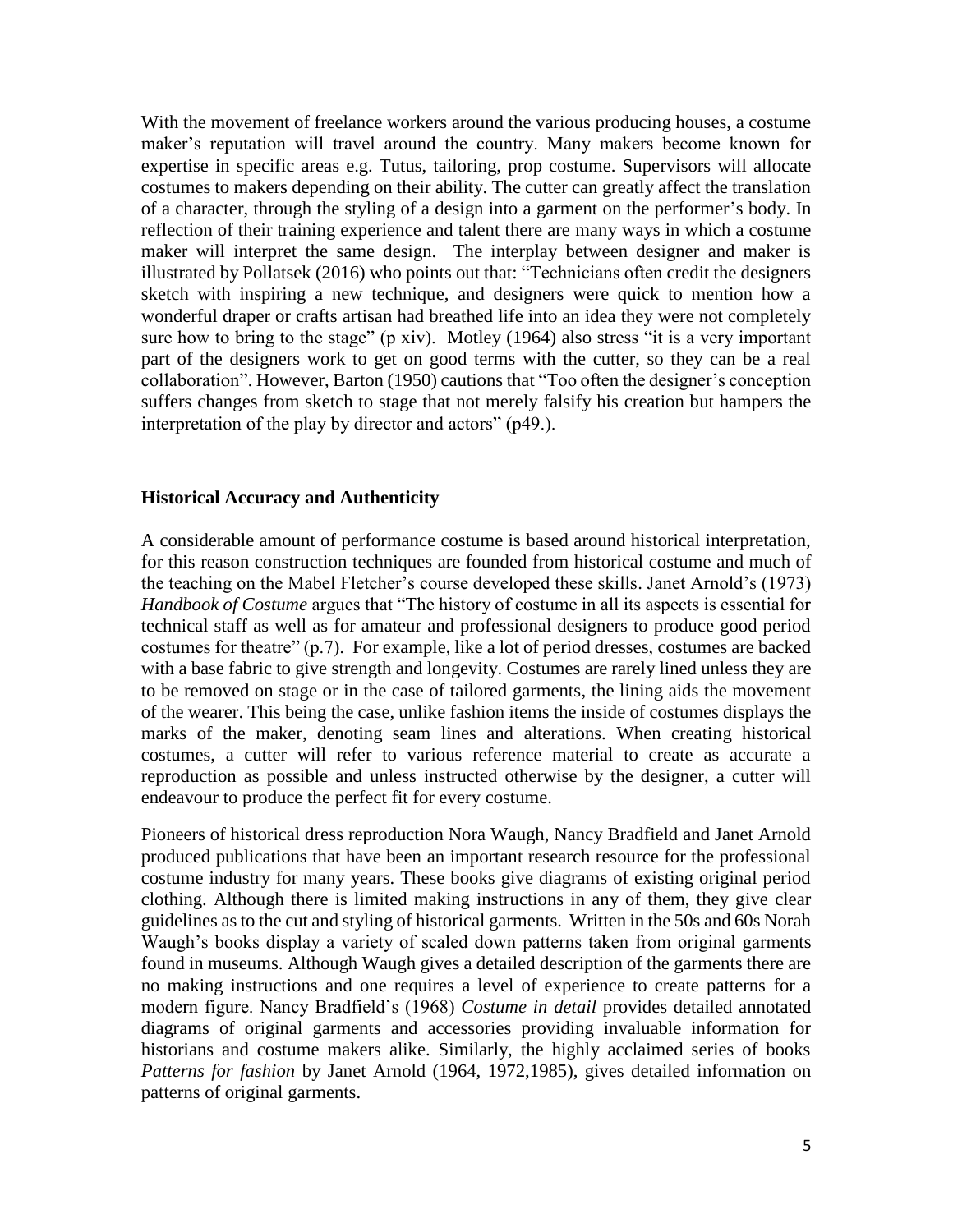Over the last 20 years there has been an increase in the production of literature providing in-depth information in relation to reconstructing historical costume (Tiramani & North 2011; Gnagy,2014; Harris,1999; Salen,2008; Doyle,1997). The rise in popularity of American Renaissance fairs, re-enactment societies and the sub-culture Steam Punk has potentially added to the interest in such publications. The emphasis on these books is to use historical techniques to develop a true copy of the original garment. Although these books are extremely useful as a reference tool, the methods used are not always relevant for performance costume or for the modern performance costume maker. Fastenings can be problematic and time-consuming, shapes are not always appropriate for the modern figure and can be too restrictive for performance and materials are not always available or appropriate for laundering. This is supported by Mary Kidd (1996), who acknowledges the importance of the costume as a working garment in her book Stage Costume: Recreating historical costume exactly is neither necessary nor desirable. The costumier must try to produce costumes which appear authentic on stage, but which are also adaptable, hard wearing and practical to wear quick changes and ease of movement must be accommodated. (Kidd, 1996, p.6)

In contrast, costume designer Jenny Tiramani is adamant that historical accuracy is "vitally important" when producing stage costumes and believes that finances should be made available to produce accurate handstitched period costume, using handwoven fabrics and employing high level craftsmen (Personal communication, September 21, 2017). Tiramani, Director of theatre design at Shakespeare's Globe Theatre between 1997 and 2005, carried out extensive research into costume worn for the original Shakespearean plays. She went to great lengths to undertake original techniques in the re-creation of historically accurate Shakespearean costume for the Globe's 2002 production of Twelfth night. Costumes were made from natural fibres evident of the  $16<sup>th</sup>$  century, including some specially commissioned fabrics to accurately replicate authentic garments. Ruffs were hand starched and shaped with hot pokers.

Theatre design group Motley (1964) discuss the importance of using primary research for historical costume and producing an effective period silhouette and claim that "authenticity is essential" (p76). However, their approach is somewhat different to that of Tirimani, and it is the effect created that is paramount to Motley:

A Motley production of Hamlet simulated brocades by painting one of the cheapest of all available materials, scenery canvass. The critics approved, and the production did represent our genuine feeling of revolt against the trite and the hackneyed in period stage work. (Motely, 1964, p40)

A number of other authors also detail the 'tricks' they use to produce costumes quickly and on budget. Lucy Barton (1935) has some advice for choosing fabrics for stage costumes for the Elizabethan period: "in the material sold for bathrobe you can sometimes find heavy figured flannelette (which gives, under lights, a rich effect like cut velvet) and a good Terry Cloth" (Barton 1935, p232). Tina Bicat (2006) shows a comparable approach to costume making in her *Handbook of stage costume*, where she goes as far as to suggest that that bum rolls can be made from an old pair of tights stuffed with wadding and a  $17<sup>th</sup>$ century gentleman's coat can be made by using a pattern for a nightshirt or pyjama jacket and breaches can be made by cutting the bottom off modern day trousers. This is a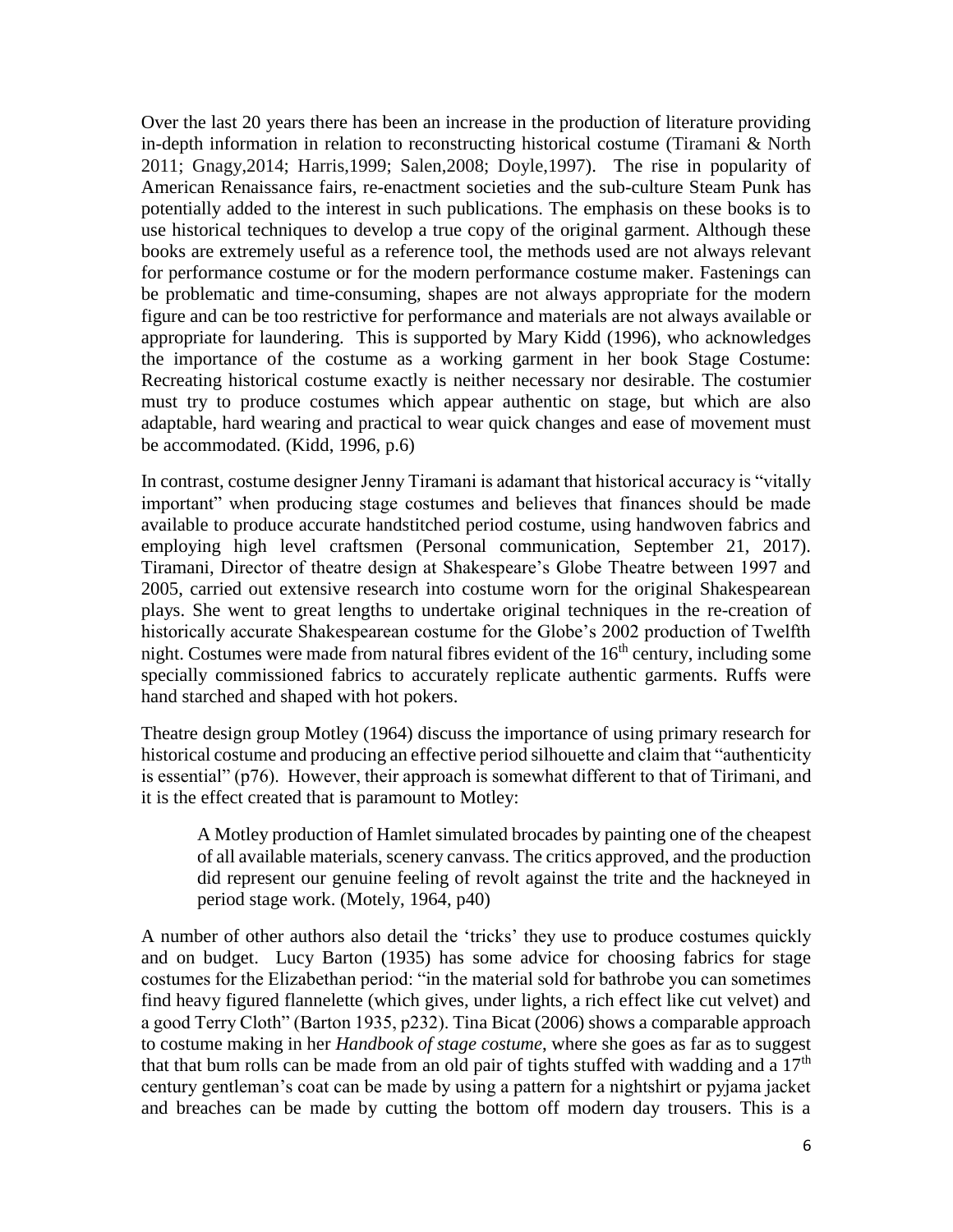complete contrast to the attention accuracy shown by advocates of historical accuracy such as Tirimani and Arnold and the standard of make instructed by Hunnisett. Interestingly, both Tirimani and Bicat are educators of future costume makers and their very different approaches will inform future professional costumiers and the standards they deem acceptable within the industry.

Bicat does acknowledge the different standards of work from different companies and in relation to her own costume construction techniques: "None of the techniques is the only or the right way of doing it – they are just suggestions and ways that experience has shown to be quick" (Bicat 2006, P82). Speed is an important factor for costume practitioners in the industry and for some is prioritised over authenticity. In a chapter on Early Gothic Costume, Barton writes "Better not try to cut tights with fitted seams…… I think what you gain in authenticity you lose in time and probably discomfort." (Baton, 1935.p149). However, in *The Costume Technician's Handbook*, Rosemary Ingham (1980) has a different point of view:

You technicians have to construct garments that withstand the rigours of the play, even when the costume is made out of silk chiffon and must appear to be a fragile bit of nothing. You can simulate fragility on stage, but you must avoid actual fragility. Sturdy, functional costume construction results from always using the best cutting and stitching techniques available to you. Costume technicians often employ shortcuts and speed sewing techniques but careless and shoddy stitching waste time and have no place in good costume construction. (p166)

One aspect of costume construction that seems to epitomise the debate over authenticity is the varying attitudes to fastenings in period costume. Michael Holt, author of *Costume and Make-up* (1988) describes: "Nothing destroys the authentic look of a costume more quickly than an inappropriate line of hooks and bars or, worse still a zip" (p60). Motely (1964) concurs and states: "We strongly advise against the use of the ordinary useful zip in period costume, unless some means can be found for making the audience believe that authentic fastenings of the day have been employed" (p16). Interestingly, they are not rejecting the use of non-authentic fastenings but acknowledge the need to conceal the use of modern day techniques to sustain the audience's belief in the period portrayed. However, other authors see nothing wrong with finishing a period bodice with a back zip and a seemingly unauthentic four-piece doublet collar (Huang, Hoem and Hunt, 2014: 194).

## **Pride of the Maker**

Motley (1964) describe the ideal costume as being one that "Looks well, fits well, wears well, and above all, seeks to clearly delineate the character which the actor portrays." (p73). Although rarely credited outside of the show program, costume makers generally have a great passion and pride for their work. However, none of the literature examined for this review has discussed the views of costume makers regarding successful or exemplary costumes. This may have a historical dimension, as in early theatre productions actors provided their own costumes, and the role of the costume designer did not become apparent until the late 1800s, when stage costume makers started to be credited on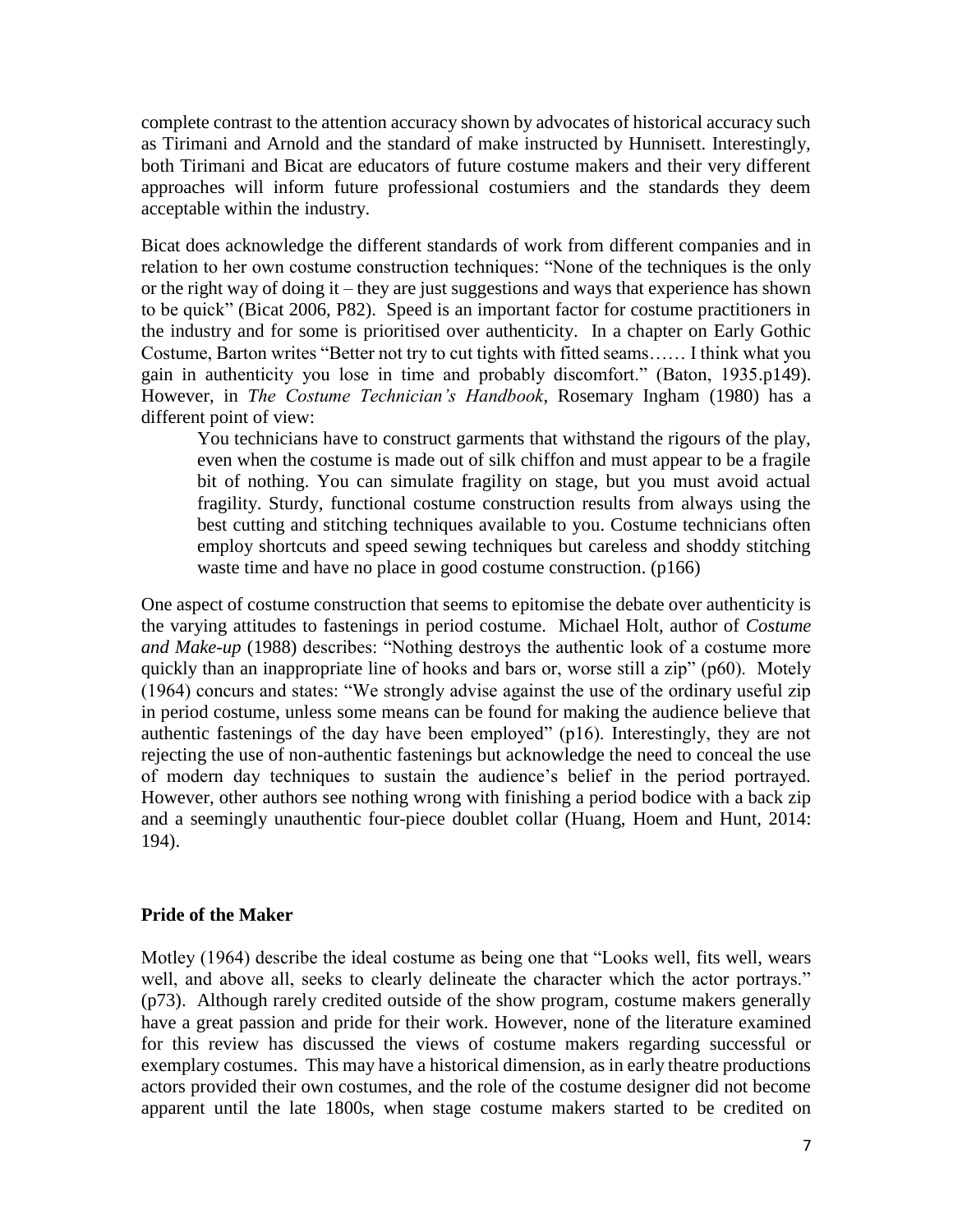programs and companies specialising in costume construction started to emerge (Birkett, Dorney & Haill, 2016). Despite the credits on programmes, show reviews are often notable for their lack of comment on costume and if costume is mentioned at all it is at the designer who is commended, rather than the talent of the construction team. This particularly evoked a reaction from founding member of CITA (Costume in Theatre Association) Catherine Kodicek, in relation to a review in The Stage of West Yorkshire Playhouse's production 'Strictly Ballroom'. Kodicek (2018) posted on CITA's Facebook page "How is it possible to review this show without ever mentioning the costumes!?!?!? The mind boggles." For many productions this lack of notability can be seen as a positive, as costume is not there to take centre stage and should not speak out unless a specific requirement of the performance. Jean Hunnisett (1986) concurs and points out that:

If the costumes become intrusive they have failed. The artist should first of all be comfortable and unaware of the clothes they are wearing. This in turn, makes the audience believe the characters they play and, together with the set, lighting and sound completes the magic theatre or film. (p8).

# **PERSONAL REFLECTION OF PRACTICES**

Having been involved with theatre since a young child and showing a talent for creativity and a passion for sewing, I naturally advanced into a career in costume construction. Studying on the highly acclaimed Mable Fletcher course (then based at City College, Liverpool), I developed a high standard of costume construction. Having now worked within the costume industry for over 30 years I have extensive experience of the profession. I have made costumes for a variety of professional theatres as a freelance maker and inhouse cutter and wardrobe assistant. As a wardrobe mistress I have overseen the maintenance and use of costumes for two national tours. The later part of my career has been in education. I have worked in three different higher education establishments, teaching students the making and use of costume. As a lecturer I must evaluate levels of achievement and the quality of a range of costume construction techniques on a weekly basis Through this varied career I have developed a comprehensive and valuable insight into the teaching, production and workings of Theatre Costume and the attitudes and associations people have with them. Ethnographic research is defined by experience and participation within the environment and forms the grounds on which this research is built.

Early in my career, I was captivated by the passion of the makers and their relentless striving for quality results. Having then progressed into different areas of the industry I encountered the views of people who had a different perception and understanding of costume. Having seen how wrecked costumes are at the end of a long running show, I have questioned if the high quality of the initial product is really appreciated or necessary. This has led me to question and re-evaluate the craft and its acknowledgment within the wider theatre community. I have been led to consider whether the passion for the craft is merely the makers need for achievement, to fulfil their own personal gratification and satisfaction or is a necessity of the industry. Has this always been the case? Did the values indoctrinated into me through my training exist early in the industry?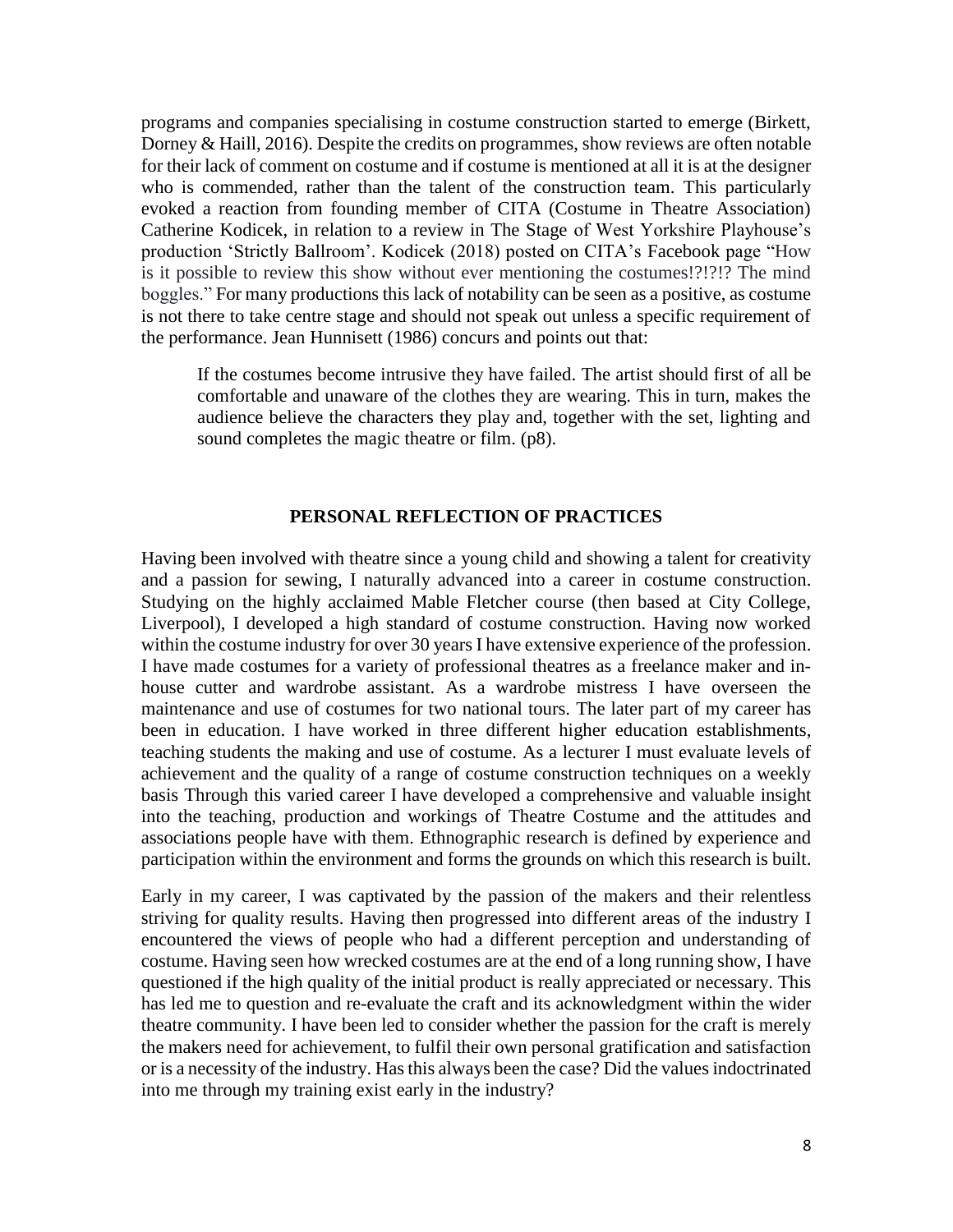#### **Initial Discussion with Industry Experts**

My role as an educator has enabled discussion with various industry experts, which has provided a background to the study and a basis on which to build further discussion. All professionals approached were enthusiastic about the research and keen to express their opinions. I will consider doing a series of in-depth interviews with industry professionals as my main research method

#### **Archives**

In a bid to see the techniques and quality of costume of years gone by, I have undertaken several visits to the Victoria and Albert archive, in London, to study a selection of costumes dating from mid-18th Century to 1969. These included costumes from designers David Walker, Alex Stone, Oliver Messel, Leon Bakst and Charles Wilhelm different interpretations of Queen Elizabeth  $1<sup>st</sup>$  costumes (see Figures 1-6). I found that the V&A house Oliver Messel's original designs for a Glyndebourne Festival Opera's 1955 production of Mozart's opera "Le Nozze di Figaro" for which David Harvey Jones produced the some of the costumes. Although there are records of the designer, shows and performers it is extremely rare to find any indication of the makers involved and as such it is not possible to tell if any of the costumes viewed were made by Harvey Jones. I found the levels of quality of the construction extremely wide ranging. I was enamoured by the hours of work in the Ballet Russes costume from 'L'Oiseau d'or' covered in exquisite hand embroidery, the true quality of which was only evident on close inspection. (Figures 1-2). In contrast, I was confused at the reverence given to those that used cheap fabrics, metal zips, Christmas decorations and plastic mouldings crudely glued into place. Was this a reflection of the maker's ability and aspirations, the expectation of the designer or the effect of limited time and budget? These costumes are viewed as historical artefacts, some documented with their original design and performance information, but the story of their make is unheard and, as yet, appears to be unconsidered. I realised that archives were not going to provide the information about the makers and their training.

## **Education**

In my present role as a lecturer in costume construction, I decide not only what techniques are taught to students but also the levels of expectation to assess the results of their work. This has led me to question the levels of quality within costume construction and to carry out preliminary research into the background of costume construction courses. At the 'Costume and Fashion in Context and Practice' symposium at The University of Huddersfield, UK, l presented and exhibited some of my previous research into the use of 'Second Skin' a pattern cutting technique for costume. As a member of the 'Costume and Pedagogical Practices' I discussed the use of the 'Second Skin' technique as a teaching aid to enhance the understanding of pattern cutting to costume students. This gave a valuable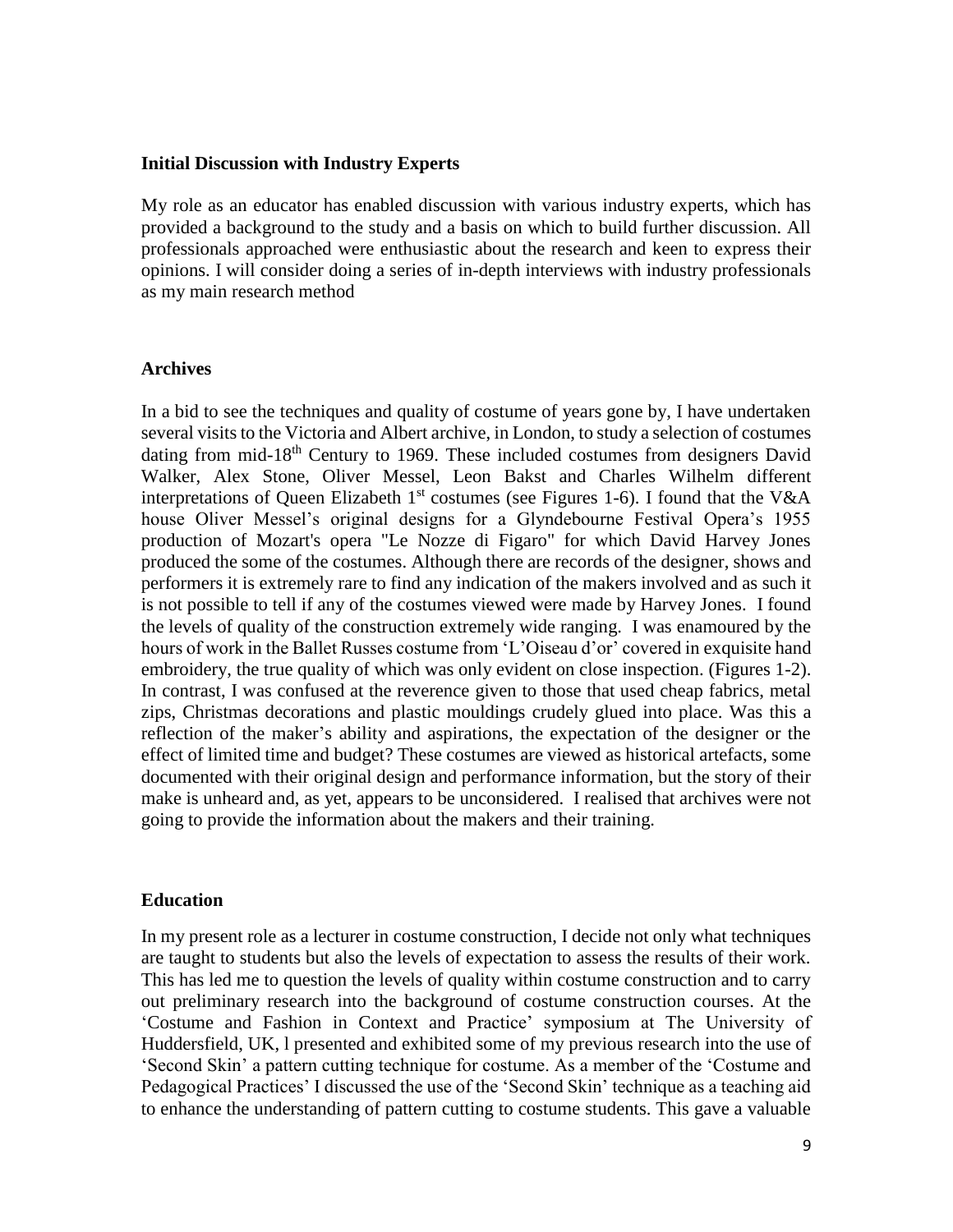opportunity to discuss teaching techniques with lecturers from other establishments. Similarly attending the Costume Society's study day, Reconstruction-Theory and Practice, at Nottingham University, UK. Attendance enabled dialogue with reconstruction experts about the value they held for the use of authentic materials and techniques in the reconstruction of period costume for performance. Discussions with educators presenting new text books for reconstruction costume for stage, revolved around the issues of teaching traditional techniques to larger groups of students. With many of the attendees being from theatre workrooms, I could also gain their reactions to some of the intricate reconstruction methods being presented.

## **Destinations Exhibition, London.2017**

The *Destinations* exhibition is the only event where costumes, tutors and students from specialist costume courses from around the UK gathered together at one time. Exhibiting costumes from students I have taught on the Costume with Textiles Course, will establish my role within the exhibiting community. Through this networking opportunity, I liaised with delegates from all different levels of the establishments exhibiting their work, as well as industry experts attending the exhibition. With over 24 education institutions exhibiting, I was able to view a wide range of costume design and construction examples from the 2017 cohort of UK students (Figures 7 & 8).

## **FUTURE RESEARCH**

#### **History of Mabel Fletcher Costume Course, Liverpool**

I will carry out an in-depth history of the Mabel Fletcher costume construction course and the course leader David Harvey Jones. I will investigate how successful the course was in terms of fulfilling an industry requirement for good quality makers and providing career skills. Through this I hope to discover the issues associated with the course, the many changes it encountered, and the reasons for its closure.

#### **Interviews**

Interviews with past students from different years of the Mabel Fletchers course, will give a background to the learning that took place on the course, the teaching styles adopted and the contact time with staff. Did they feel the training was over excessive and if they still utilise the same techniques? I aim to gain a clearer understanding of its reputation, determine the changes that took place and the reasons why it is held in such fond admiration. I will question how well their training prepared them for the industry and how confident they felt in their ability to undertake professional costume making early on in their employment and consider how successfully the course prepared them for a lifelong career.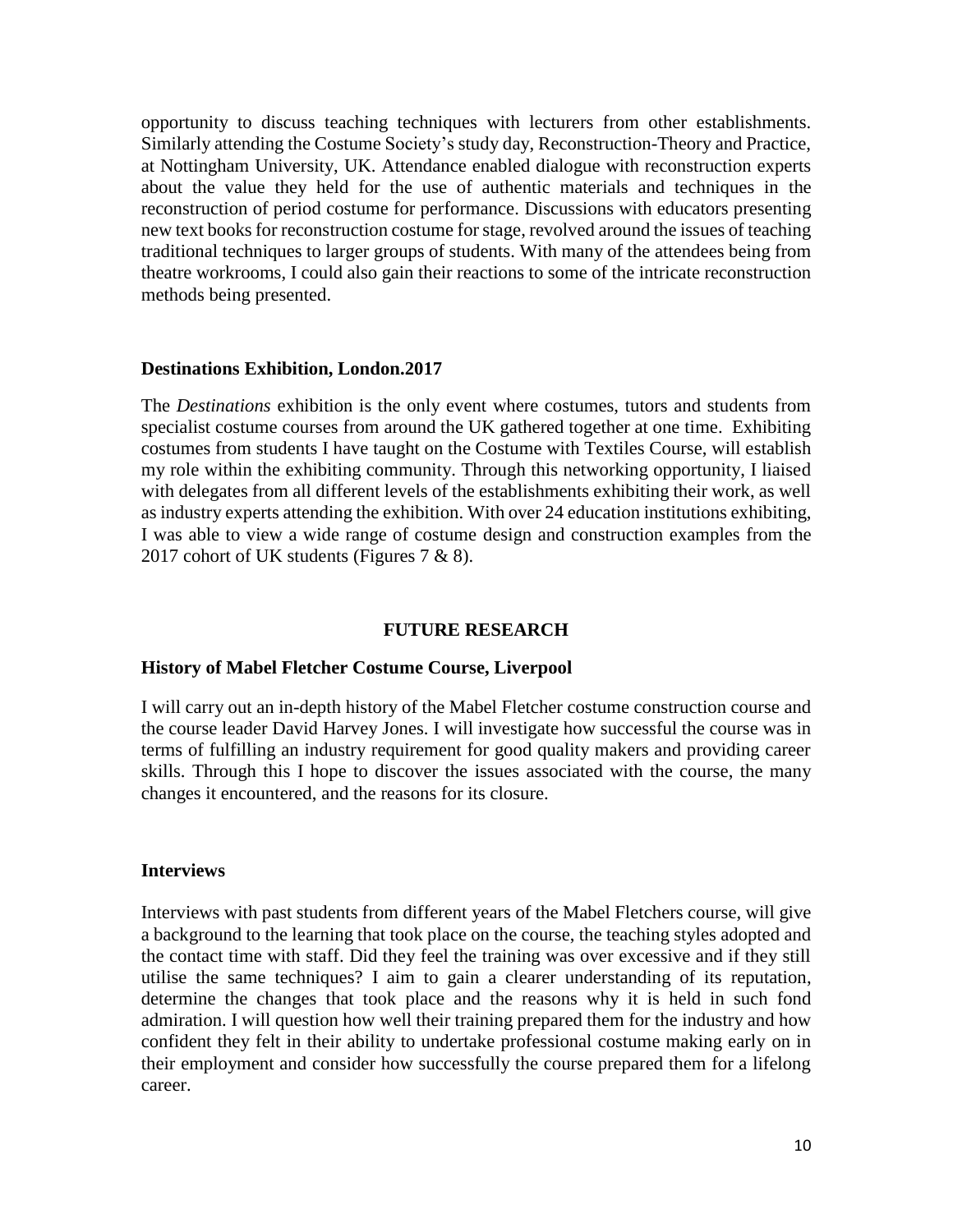Conversations with lecturers from the course will further explain the ethos of its teaching, the issues they encountered and the reasons for its closure. I hope to gain a background to David Harvey Jones and an insight into why and how the course was started in Liverpool.

I will conduct further semi structured interviews with a range of industry professionals to determine, what they feel are the requirements of a junior costume assistant, the techniques and level of experience they require for their workroom. I hope to discover if there really is such a skills gap and if there are courses they feel are working effectively to produce staff appropriately skilled for the workroom. By talking to recent graduates from a range of courses I aim to discover how confident they feel about their work and levels of attainment in all areas of their course and, how they feel about their training in relation to their chosen career paths.

Through meeting with lecturers from a range of course teaching costume construction I will enquire about the different challenges they face and how they strive to overcome them. I will also enquire as to the allium of the courses and the career paths they have chosen.

# **CONCLUSION**

Having over 30 years' experience within costume construction, I have a wealth of personal experience to draw up on. Ethnographic research is defined by experience and participation within the environment and forms the grounds on which this research is built. As a lecturer in costume construction I am immersed in costume construction pedagogy . Reflection and reaction on the techniques taught and explored by students will act as a consistent feed for this research. The knowledge I have gained throughout my career, will enable me to communicate effectively with a range of costume professionals and effectively gain information required to evaluate research. The outcome of this study will be to produce a true understanding of the effectiveness of costume construction at different levels and the training needs of the costume industry. The result will generate a documented, oral history of the costume maker, their education and their relationship to their art and a deeper appreciation of the craftsmanship involved. Exploration of the qualities and requirement of theatre costume will inevitably affect my teaching practice and journeying through the enquires with industry experts, will have implications and influence within theatre industry.

As well as providing a history and account of the costume course at Mabel Fletcher's College, the research will give an overview of today's teaching in costume construction and discover whether the skills gap highlighted by industry professionals reflects the current education system.

In this paper I have introduced the reader to the research concept and provided an overview of different values and standards in costume construction, to substantiate the concept of the benefits of revitalising the Mabel Fletcher teaching style and course content to reskill the costume industry.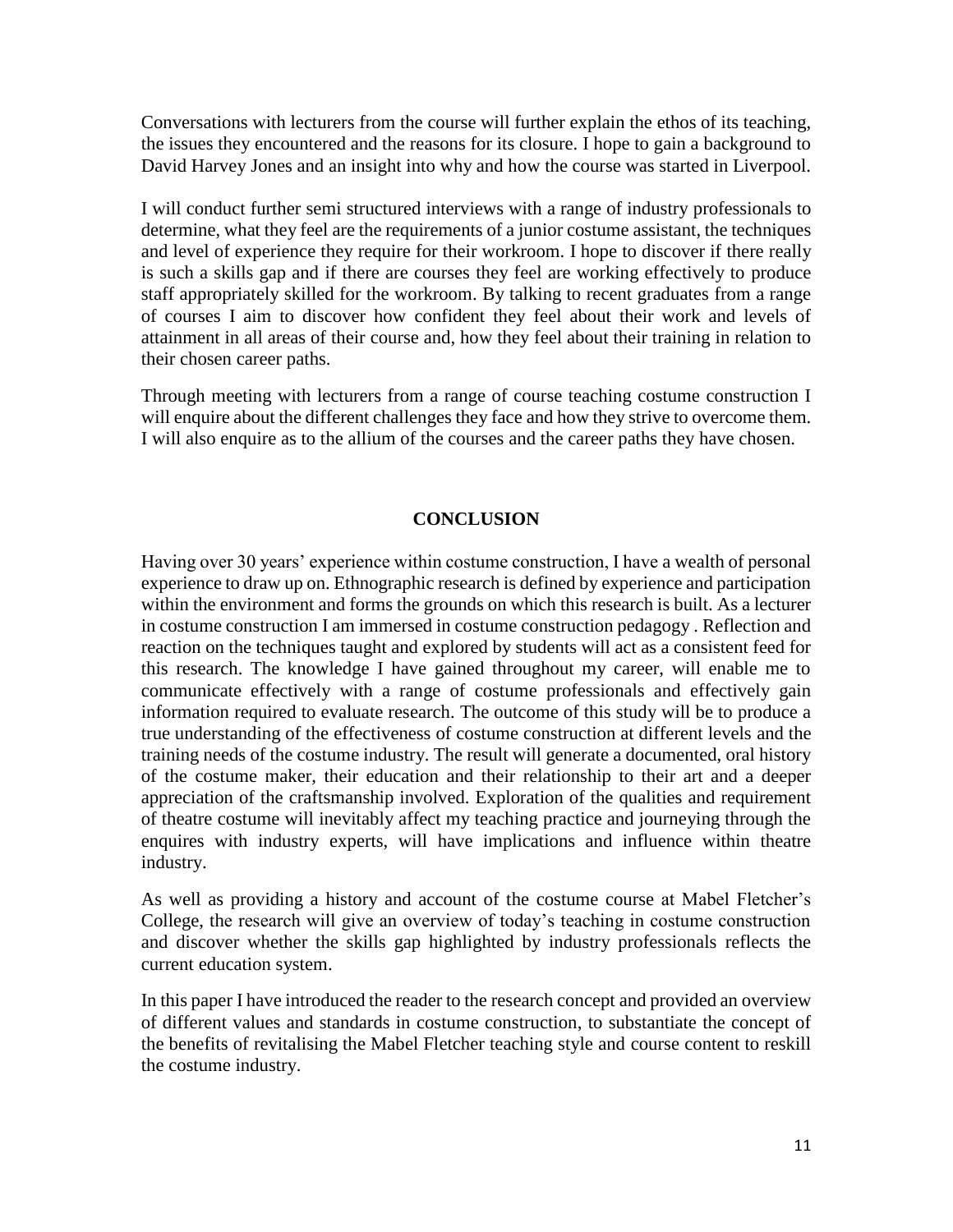# **References**

Arnold, J. (1964). *Patterns of fashion: Englishwomen's dresses & their construction c.1660-1860*. Wace. London

Arnold, J. (1977). *Patterns of fashion 2: Englishwomen's dresses and their construction, c.1860-1940*. Macmillan. London

Arnold, J. (1985). *Patterns of fashion: The cut and construction of clothes for men and women c1560-1620*. Macmillan. London

Arnold, J. (1973). *A handbook of costume*. Macmillan. London

Barbieri, D. (2013). Performativity and the historical body: Detecting performance through the archived costume. *Studies in Theatre and Performance, 33*(3), 281-301. doi:10.1386/stap.33.3.281\_1

Barbieri, D. & Pantouvaki, S. (2016). *Editorial: Towards a philosophy of costume.* Studies in Costume & Performance, 1(1), 3-7.

Bradfield, N. M. (1968). *Costume in detail: Women's dress 1730-1930.* George G. Harrap. London

Barton, L. (1935) *Historic costume of the stage*. Adam and Charles Black. London

Barton, L. (1950). A Major in Costume. *Educational Theatre Journal, 2*(1), 48-51.

Bate, T. & Garland, L. (2014). *precious?* Journal of Writing in Creative Practice, 7(3),403-413

Bicât, T. (2006). *The handbook of stage costume*. Crowood. Ramsbury

Bradfield, N. M. (1968). *Costume in detail: Women's dress 1730-1930* George G. Harrap.. London:

Braun, V., & Clarke, V. (2006). Using thematic analysis in psychology. Qualitative Research in Psychology, 3(2), 77-101. doi:10.1191/1478088706qp063oa

Costume in Theatre Association - CITA (2018, January 2) How is it possible to review this show without ever mentioning the costumes!?!?!? The mind boggles. [Facebook update]. Retrieved from<https://www.facebook.com/groups/1690443041245421/>

Dorney, K, Birkett, J & Haill, C 2016, Costume: Changing Technologies of Stage Performance. in BR Smith (ed.), The Cambridge Guide to the Worlds of Shakespeare. Cambridge University Press, New York, pp. 1442-1449.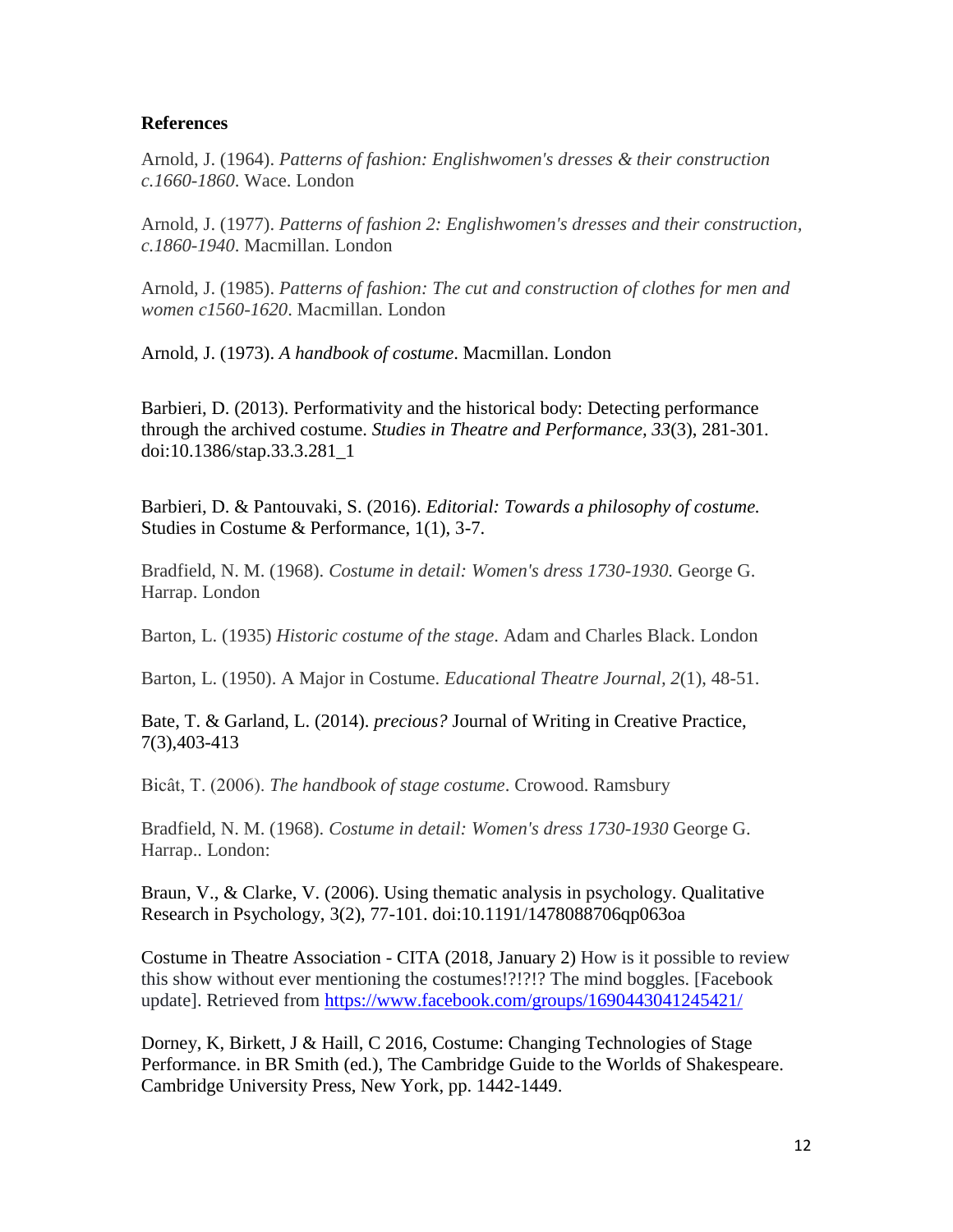Doyle, R. (1997). *Waisted efforts: An illustrated guide to corset making*. Sartorial Press Publications. Ontario

Gnagy, M., & Leed, D. (2014). *Men's doublets*. Mathew Gnagy New York

Harris, K. (1999). *Authentic victorian fashion patterns: A complete lady's wardrobe*. , N.Y: Dover Publications. Mineola

Holt, M. (1993). *Costume and make-up* (Rev ed.). Phaidon.`Oxford

Huang, H. Q., Hoem, E., & Hunt, K. (2015;2014;). *Elizabethan costume design and construction*. Focal Press. Abindon, Oxon

Hunnisett, J. (1988). *Period costume for stage & screen*. Unwin. London

Isaac, V. (2017). *Towards a new methodology for working with historic theatre costume: A biographical approach focussing on Ellen Terry's 'Beetlewing Dress'. Studies in Costume & Performance*, *2* (2 ), 115-135. [https://doi.org/10.1386/scp.2.2.115\\_1](https://staffmail.hud.ac.uk/owa/redir.aspx?C=b-y3r36UINRGqo4Lv_TpU_sDLeew44ULIGsYoNcyBQSOfdAfMX3VCA..&URL=https%3a%2f%2fdoi.org%2f10.1386%2fscp.2.2.115_1)

Ingham, R., & Covey, L. (2003). *The costume technician's handbook* (3rd ed.). N.H: Heinemann. Portsmouth,

Monks, A. (2014). *In Defense of Craft: A manifesto*. Scene, 2(1&2), 175-178

Motley (Organization). (1964). *Designing and making stage costumes*. London: Studio Vista.

Kidd, M. T. (1996). *Stage costume.* A. & C. Black. London

Osmond, S. (2016). *Critical Costume 2015 conference and exhibition*, Aalto University,

Helsinki, 25-27 March 2015. Studies in Costume & Performance, 1(1), 113-117.

Pollatsek, E. S. (2012). *From hot metal to delicate flowers, 48* , 57-63.

Salen, J. (2008). *Corsets: Historic patterns and techniques*. Batsford. London

Tiramani, J., Davis, R., Robins, P., & North, S. (2011). Seventeenth-century women's dress patterns: Book one. V&A. London

Waugh, N. (1970). *Corsets and crinolines*. Routledge/Theatre Arts. New York

Waugh, N. (1964). *The Cut of Men's Clothes*. B. T. Batsford Limited. Routledge.

Waugh, N. (1968). *The cut of women's clothes: 1600-1930*. Faber. London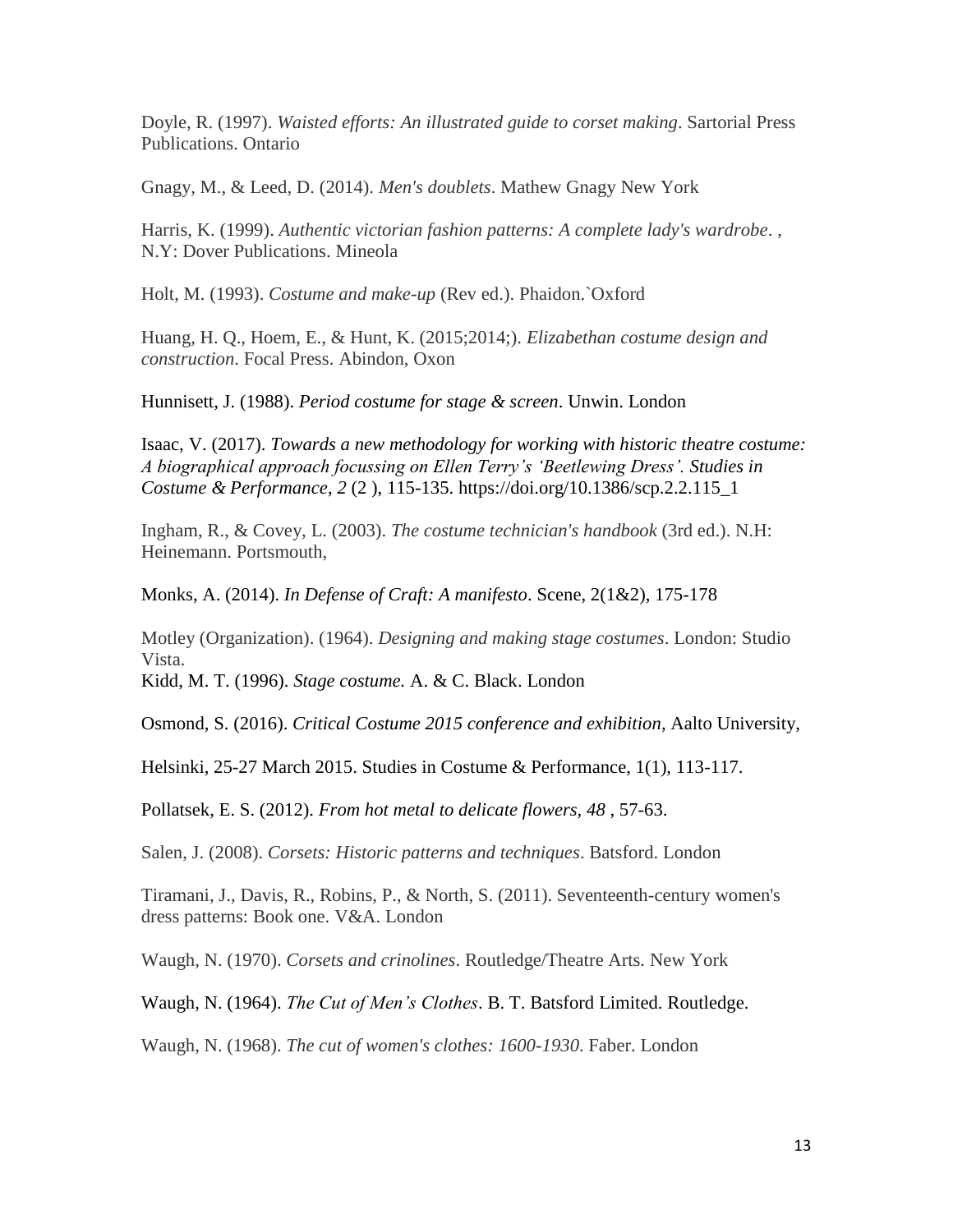

Figure 1: Ballet Russes costume from 'L'Oiseau d'or', Ballet Russe, 1909, V&A Archive, London (Garland,2016)



Figure 2: A close up of hand stitched embroidery, V&A Archive, London (Garland,2016)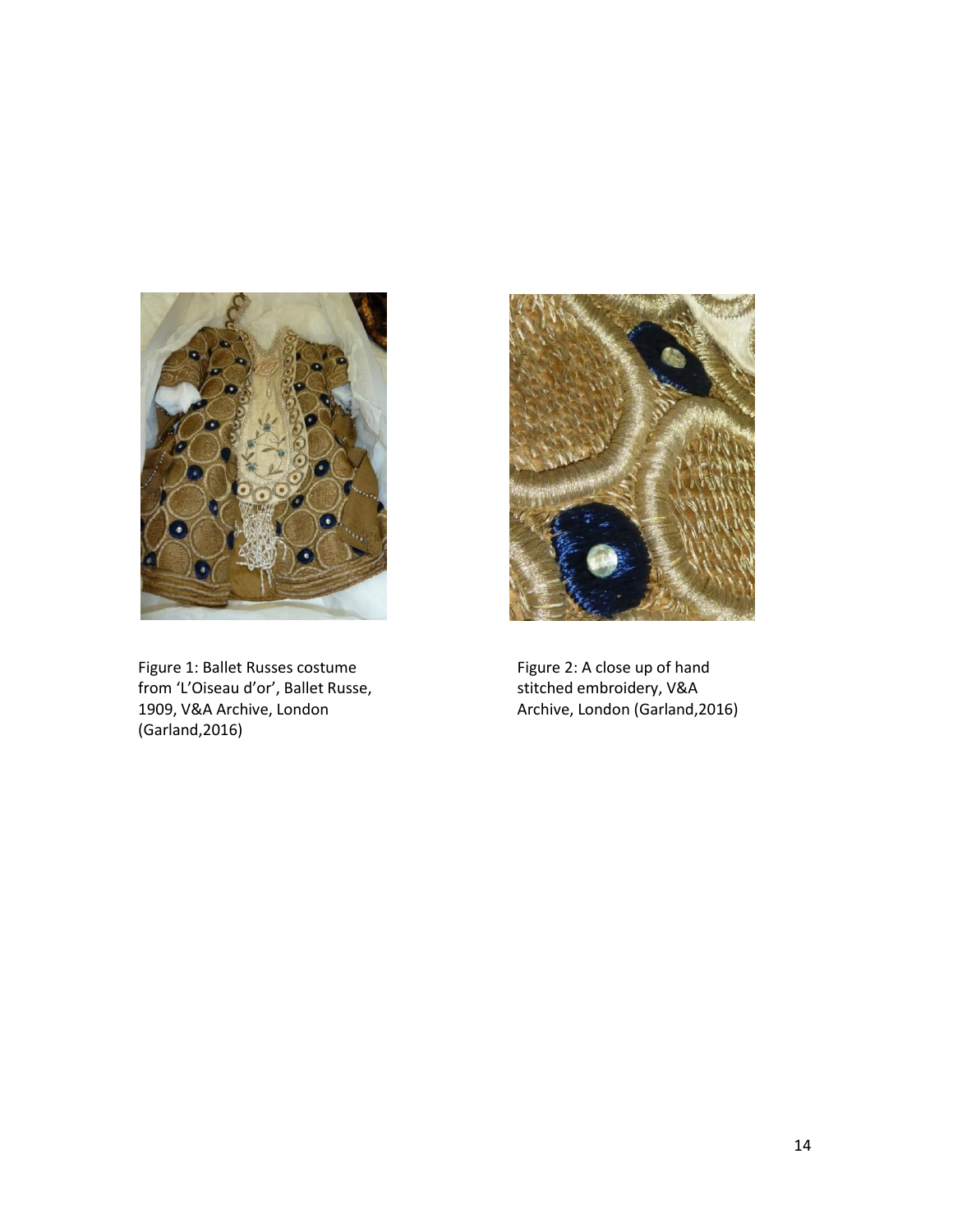

Figure 3: Detail of decoration from David Walkers, The Duke of York as Victory Costume, V&A Archive, London (Garland,2016)



Figure 4: Miss matched decoration. David Walkers, The Duke of York as Victory Costume, V&A Archive, London (Garland,2016)



Figure 5: Elizabeth 1st costume adorned with Christmas decorations, V&A Archive, London (Garland,2016)



Figure 6: Sleeve decoration using gunking, V&A Archive London (Garland,2016)